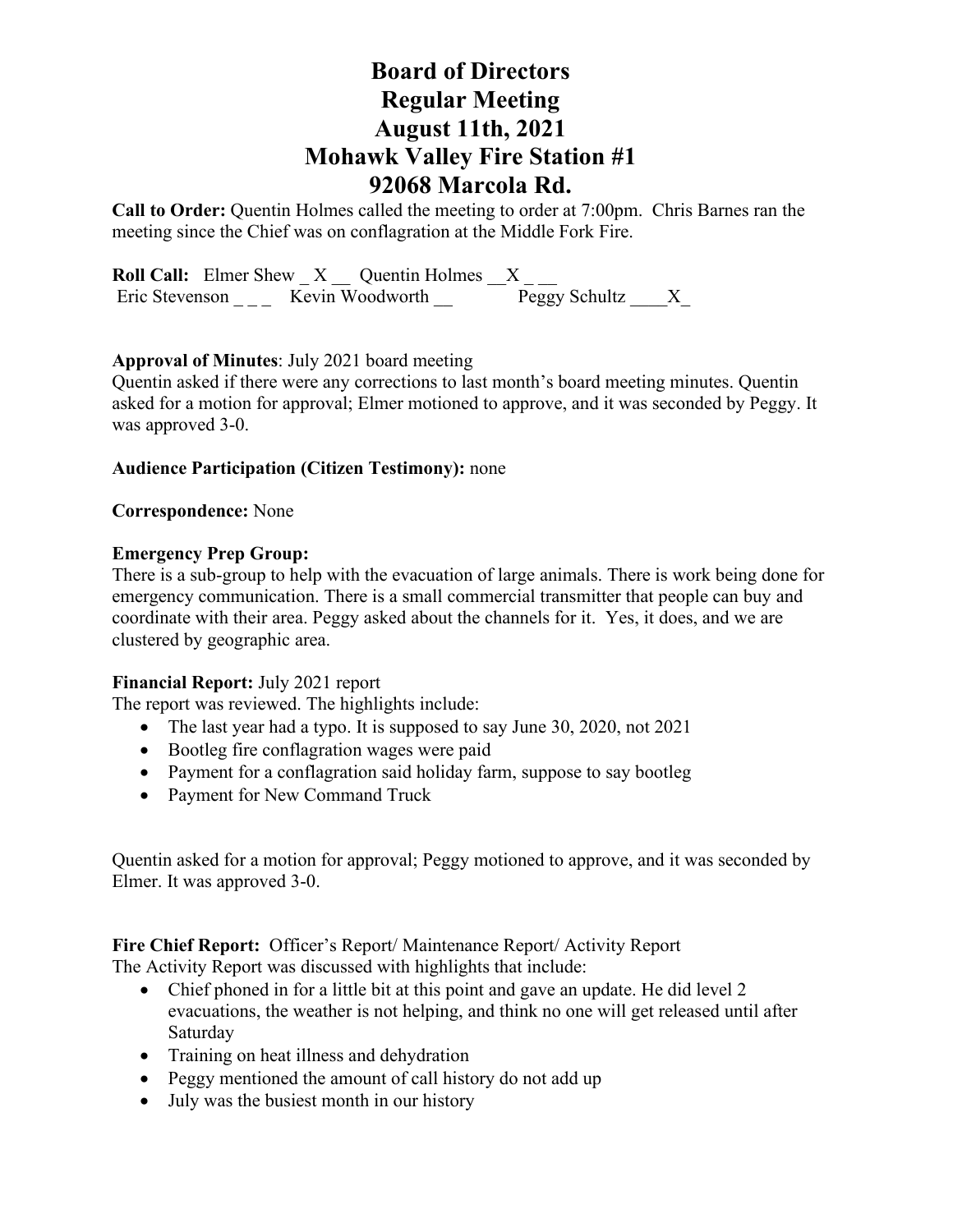# **Board of Directors Regular Meeting August 11th, 2021 Mohawk Valley Fire Station #1 92068 Marcola Rd.**

# **Maintenance Report**

The Maintenance Report was not included but was discussed. The highlights include:

- Basic vehicle maintenance
- Upgrade base station 4. This improves communications between stations and dispatch.
- Rescue is completed.
- Get graphics on project trucks
- Update communications
- Repairs on engine after conflagration
- Brush apparatus pump repairs

## **Old Business**:

1. Grants

OSFM grant – there is a microchip shortage, so we are waiting to hear. We have not heard back about the staffing grant to get added personnel for 3 years. We have the seismic grant to retrofit station 1. We will continue this project in November

2. COVID 19 Update

Masks are required again indoors. We have a high vaccination rate. It was asked if we have any positive tests come back for volunteers or staff, we have not.

3. Project Updates

Rescue has been completed, and new command truck will be started when weather cools

# **New Business:**

.

1. Audit

It was completed on August 5. We will get the report soon. There wasn't any relevant findings. The auditor praised Chief's work.

## **Items Not on Agenda:**

Elmer mentioned building a car port to help protect our vehicles. Chris says this has been considered, we want to expand the parking lot at station 4 and do a cover.

# **Future Meeting Agenda Items:**

**Next meeting Board Meeting September 8, 2021**